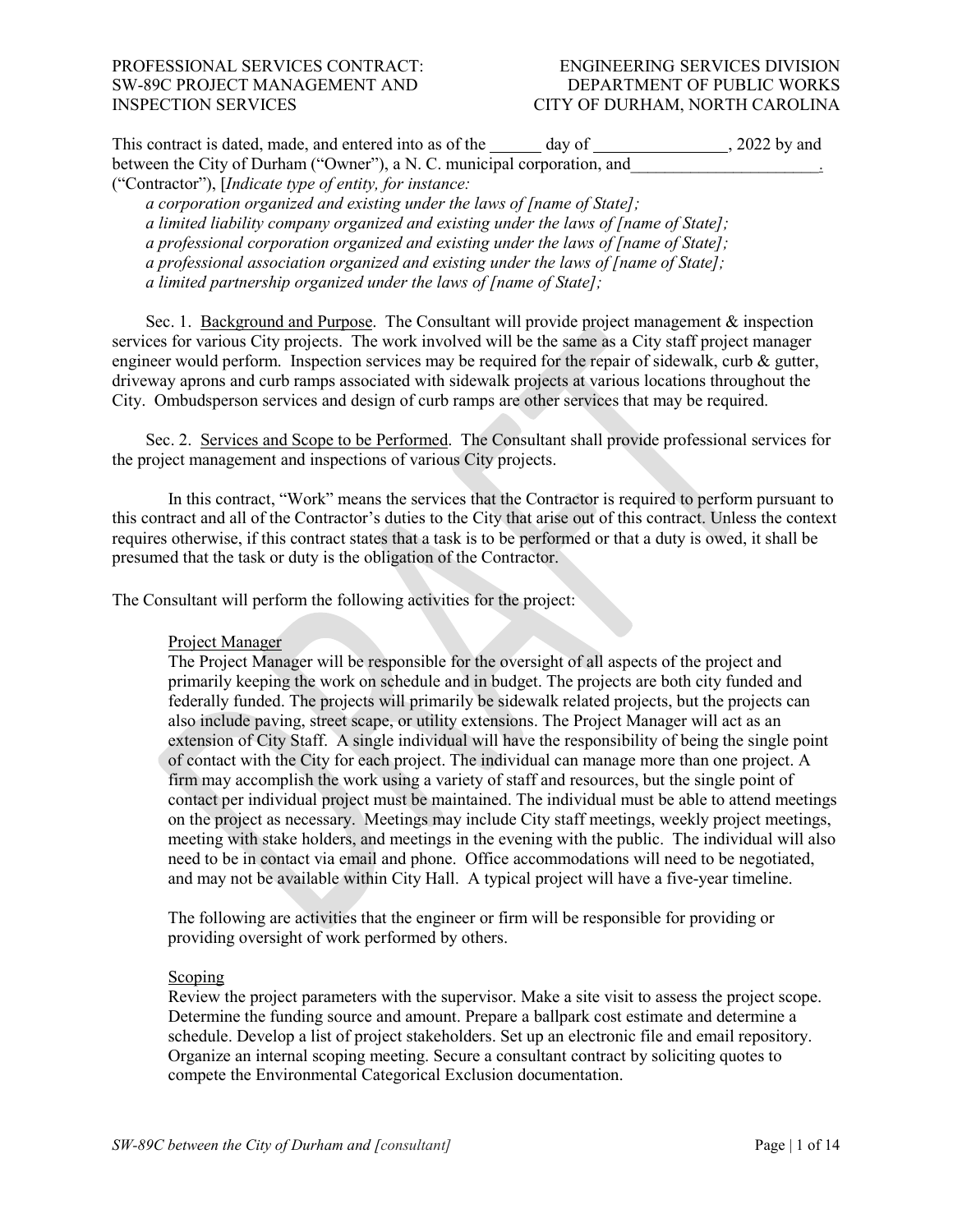### Design

Develop an RFQ to hire a consultant for design of the project. Secure approval from the NCDOT to proceed with advertising. Advertise the RFQ, conduct the selection process, and negotiate a design contract. Prepare a memo to accompany the agenda item to City Council for approval. With the help of the Design Professional, see that the following tasks are performed by the Firm. Organize a meeting with the public to seek input. Secure the necessary survey information. Prepare the design. Present the Design at various stages to the stakeholders for input. Secure the necessary permits to construct the project. Guide the process to secure NCDOT approval.

#### Utility Relocation

Work with the Design Firm to provide a simplified construction drawing showing the existing ROW, proposed ROW, Temporary Construction Easements and Permanent Drainage Easements. Show the locations of utility poles that need to be moved and their location relative to the ROW. Research the history of the road and determine when the street was accepted for maintenance by the City or NCDOT. Locate any ROW dedication plats or historical maps. Clarify the picture formed by this information and present the picture to the City Attorney's Office. Based on that meeting, prepare a position document that can be presented to the Utility Company to establish the City's position on relocation and cost responsibilities. Ensure the Utility Company performs the relocations in a timely fashion to allow project construction to proceed.

#### Acquisition

Prepare a packet of information for the City Real Estate division to provide them with the parameters of the acquisitions. Meet with City Real Estate to coordinate their efforts to acquire the property. As necessary, accompany the Real Estate division to meet with property owners and explain the construction impacts. Seek concurrence of the NCDOT ROW Office that he acquisitions have been performed in accordance with Federal Guidelines.

#### Construction Bid

Develop a Project Manual to bid the construction work. Secure approval from the NCDOT to proceed with advertising. Advertise the project, conduct the bid opening, and negotiate a construction contract. Prepare a memo to accompany the agenda item to City Council for approval.

### Construction Administration and Inspection

Develop an RFQ to hire a consultant for Construction Administration and Inspection of the project. Secure approval from the NCDOT to proceed with advertising. Advertise the RFQ, conduct the selection process, and negotiate a contract. Prepare a memo to accompany the agenda item to City Council for approval.

#### Construction

Conduct a Pre-Construction meeting to get the project underway. Secure NCDOT approval to proceed with construction. Monitor the work of the City or Consultant Inspector. Attend weekly meetings. Monitor the progress of the project to ensure it proceeds on schedule and within budget. Process change orders as necessary. Prepare and approve monthly payments. At the end of the project perform a punch list inspection. Prepare appropriate documentation to receive NCDOT reimbursements.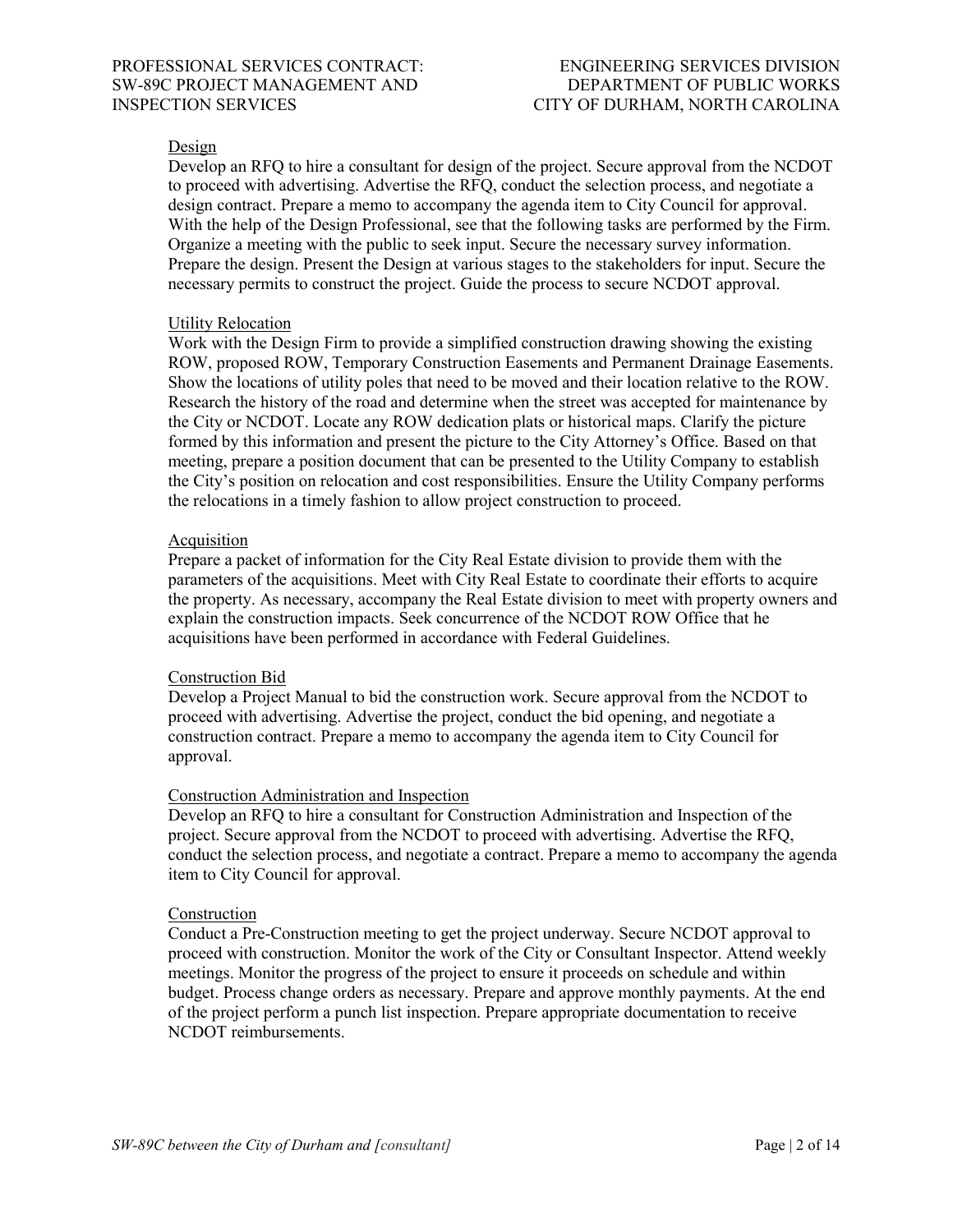### Ombudsperson

The engineer or firm may be asked to provide ombudsperson services for the City and address public matters pertaining to the project such as:

- Be present during construction activities to address concerns
- Informing business and home owners of when work will be completed
- Addressing complaints made by the public
- Being aware of the challenges of doing sidewalk and curb ramp repair in the City of Durham

#### Design of curb ramps

The engineer or firm may be asked to provide designs to the contractor of the sidewalk contract as needed for curb ramps associated with sidewalk contracts. These ramps are to be designed to current ADA and PROWAG standards.

#### Inspection Services

The engineer or firm may be asked to provide inspection services for various City projects and address matters pertaining to the project, such as:

- Field inspection of the work.
- Verify whether work is done under required specifications.
- Verify the quantities of pay items installed by the Contractor
- Review daily reports and quantities put into PDRx system by contractor
- Addressing questions from the contractor
- Being aware of specifications and standard details for Sidewalk, PROWAG compliant curb ramps and curb and gutter
- Being aware of the challenges of doing concrete repair in the City of Durham public right of way

#### Other Services

The engineer shall provide additional services related to the sidewalk repair projects as needed on an hourly basis.

Sec. 3. Notice to Proceed and Schedule.

(a) Upon award of the Contract, the Contractor will receive a Notice to Proceed to develop a comprehensive Schedule. Subsequent to completion and City approval of the Schedule, the Contractor will receive a Notice to Proceed. No work shall commence without receiving the Notice to Proceed from the City. The work shall be complete in days.

(b) Attachment \_\_\_ includes the Scope of Services and the hourly rates. This is a cost not to exceed contract and payment will be based upon the work completion of individual line items. Fees for permits, applications, or regulatory fees will be paid by the City. Tasks or (disciplines) are shown in Attachment .

(c) Duration - This Agreement is in effect for \_\_\_\_ days from the date of Notice to Proceed for this agreement.

(d) Disputed Items - In the event that Consultant's invoices and receipts are submitted in compliance with the requirements of this Agreement, if the City disputes any items in any invoices submitted by Consultant, City shall notify the Consultant within 60 days of receipt of any disputed item and request clarification and/or remedial action.

Sec. 4. Complete Work without Extra Cost. Except to the extent otherwise specifically stated in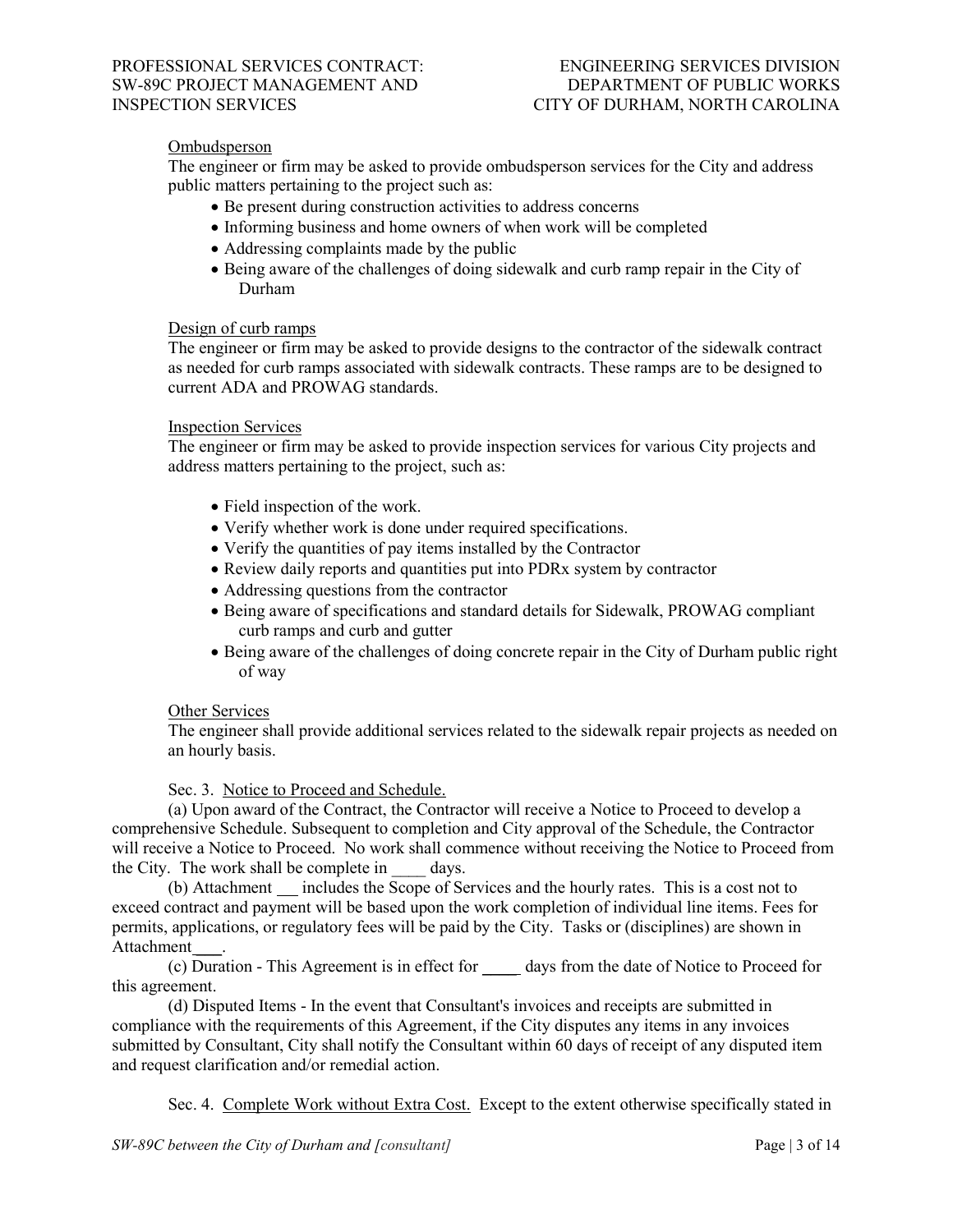this contract, the Contractor shall obtain and provide, without additional cost to the City, all labor, materials, equipment, transportation, facilities, services, permits, and licenses necessary to perform the Work.

Sec. 5. Contractor's Billings to City. Compensation. The Contractor shall send invoices to the City on a monthly or bi-monthly basis for the amounts to be paid pursuant to this contract. Each invoice shall document, to the reasonable satisfaction of the City**:** such information as may be reasonably requested by the City. Within 60 days after the City receives an invoice, the City shall send the Contractor a check in payment for all undisputed amounts contained in the invoice.

(a) The City shall pay the Contractor for the Work completed based on the line items provided in the Fee schedule shown in "Attachment , Fee Schedule" for tasks/milestones below:

> Project Management/Scoping Design Construction Adm. & Inspections Traffic and Pedestrian Control Direct Project Expenses Additional Services

(b) The City shall not be obligated to pay the Contractor any payments, fees, expenses, or compensation other than those authorized by this section. The total dollar amount to be paid under this contract by the City to the Contractor shall not exceed  $\blacksquare$ 

Sec. 6. Prompt Payment to Subcontractors. (a) Within 7 days of receipt by the Contractor of each payment from the City under this contract, the Contractor shall pay all Subcontractors (which term includes subcontractors and suppliers) based on work completed or service provided under the subcontract. Should any payment to the Subcontractor be delayed by more than 7 days after receipt of payment by the Contractor from the City under this contract, the Contractor shall pay the Subcontractor interest, beginning on the  $8<sup>th</sup>$  day, at the rate of 1% per month or fraction thereof on such unpaid balance as may be due. By appropriate litigation, Subcontractors shall have the right to enforce this subsection (a) directly against the Contractor, but not against the City of Durham.

(b) If the individual assigned to administer this contract for the City (in this section, titled "Prompt Payment to Subcontractors," he or she will be referred to as the "Project Manager") determines that it is appropriate to enforce subsection (a) in this manner, the City may withhold from progress or final payments to the Contractor the sums estimated by the Project Manager to be

(i) the amount of interest due to the Subcontractor under subsection (a), and/or

(ii) the amounts past-due under subsection (a) to the Subcontractor but not exceeding 5% of the payment(s) due from the City to the Contractor.

This subsection (b) does not limit any other rights to withhold payments that the City may have.

(c) Nothing in this section (titled "Prompt Payment to Subcontractors") shall prevent the Contractor at the time of invoicing, application, and certification to the City from withholding invoicing, application, and certification to the City for payment to the Subcontractor for unsatisfactory job progress; defective goods, services, or construction not remedied; disputed work; third-party claims filed or reasonable evidence that such a claim will be filed; failure of the subcontractor to make timely payments for labor, equipment, and materials; damage to the Contractor or another subcontractor; reasonable evidence that the subcontract cannot be completed for the unpaid balance of the subcontract sum; or a reasonable amount for retainage not to exceed 10%.

(d) The Project Manager may require, as a prerequisite to making progress or final payments, that the Contractor provide statements from any Subcontractors designated by the Project Manager regarding the status of their accounts with the Contractor. The statements shall be in such format as the Project Manager reasonably requires, including notarization if so specified.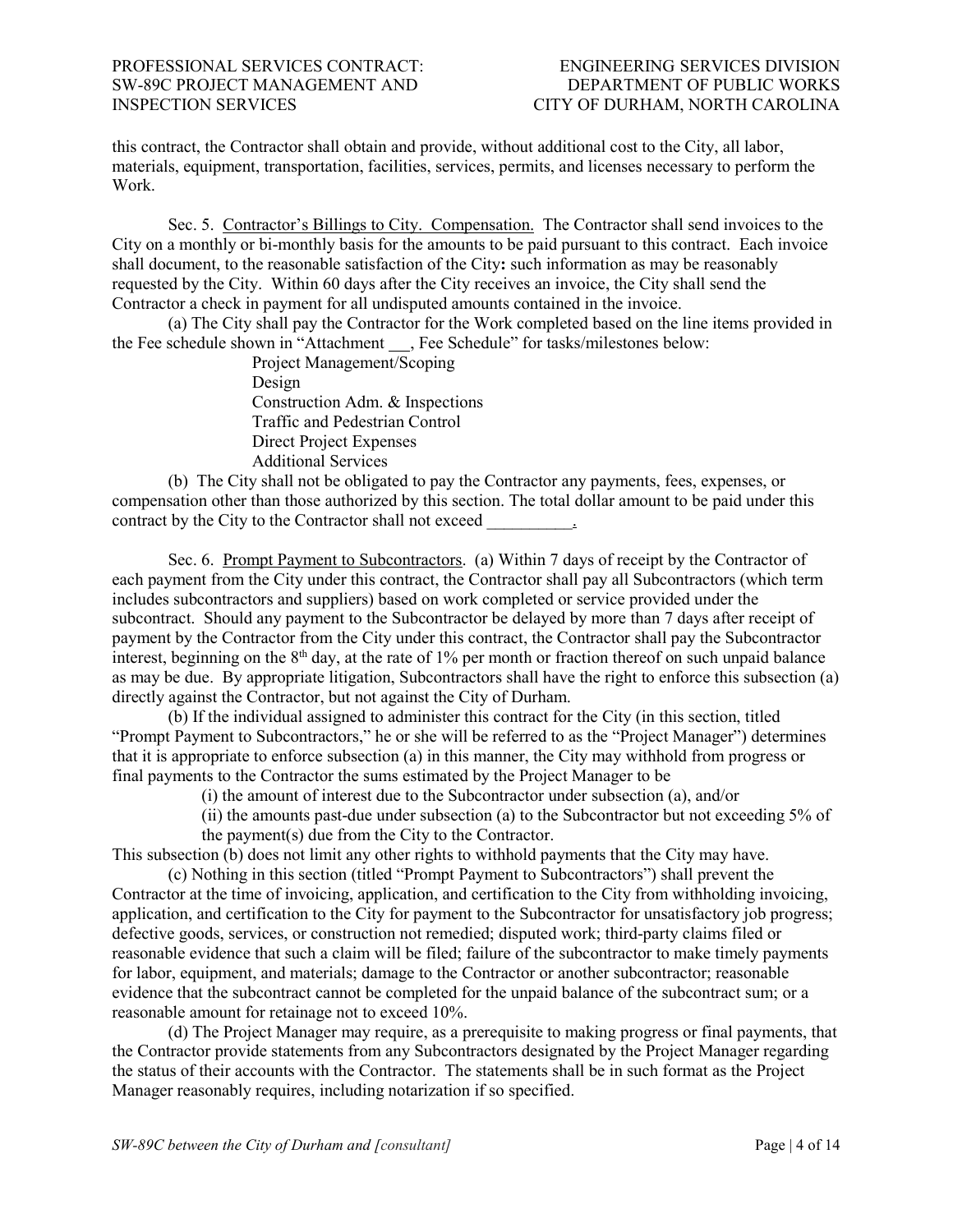Sec. 7. Insurance. Contractor agrees to maintain, on a primary basis and at is sole expense, at all times during the life of this Contract the following coverage's and limits. The requirements contained herein, as well as City's review or acceptance of insurance maintained by Contractor is not intended to and shall not in any manner limit or qualify the liabilities or obligations assumed by Contractor under this Contract. All insurance companies must be authorized to do business in North Carolina and have no less than an A VIII rating or better.

- a) Commercial General Liability Combined single limit of no less than \$1,000,000 each occurrence and \$2,000,000 aggregate. Coverage shall not contain any endorsement(s) excluding nor limiting Product/Completed Operations, Contractual Liability or Cross Liability.
- b) Automobile Liability Limits of no less than \$1,000,000 Combined Single Limit. Coverage shall include liability for Owned, Non-Owned and Hired automobiles. In the event Contractor does not own automobiles, Contractor agrees to maintain coverage for Hired and Non-Owned Auto Liability, which may be satisfied by way of endorsement to the Commercial General Liability policy or separate Auto Liability policy. Automobile coverage is only necessary if vehicles are used in the provision of services under this Contract and/or are brought on a City of Durham site
- c) Workers' Compensation & Employers Liability Contractor agrees to maintain Worker's Compensation Insurance in accordance with North Carolina General Statute Chapter 97 and with limits of no less than \$1,000,000 each accident, each employee and policy limit.
- d) Umbrella or Excess Liability Contractor may satisfy the minimum liability limits required above under an Umbrella or Excess Liability policy. There is no minimum Per Occurrence limit of liability under the Umbrella or Excess Liability, however, the Annual Aggregate limits shall not be less than the highest 'Each Occurrence' limit for required policies. Contractor agrees to endorse City of Durham as an 'Additional Insured' on the Umbrella or Excess Liability, unless the Certificate of Insurance states the Umbrella or Excess Liability provides coverage on a 'Follow-Form' basis.
- e) Professional Liability Contractor agrees to maintain Professional Liability Insurance with limits no less than \$1,000,000, covering claims arising out of professional architect, engineers and surveyors services performed in connection with this contract.
- f) Additional Insured Contractor agrees to endorse the City as an Additional Insured on the Commercial General Liability. The Additional Insured shall read 'City of Durham as its interest may appear'.
- g) Certificate of Insurance Contractor agrees to provide City of Durham a Certificate of Insurance evidencing that all coverage's, limits and endorsements required herein are maintained and in full force and effect, and Certificates of Insurance shall provide a minimum thirty (30) day endeavor to notify, when available, by Contractor's insurer. If Contractor receives a non-renewal or cancellation notice from an insurance carrier affording coverage required herein, or receives notice that coverage no longer complies with the insurance requirements herein, Contractor agrees to notify the City within five (5) business days with a copy of the non-renewal or cancellation notice, or written specifics as to which coverage is no longer in compliance.

| The Certificate Holder address should read: | City of Durham                    |
|---------------------------------------------|-----------------------------------|
|                                             | Public Works Dept./Contract Mgmt. |
|                                             | 101 City Hall Plaza, Ste. 3100    |
|                                             | Durham, NC 27701                  |

Sec. 8. Performance of Work by City. If the Contractor fails to perform the Work in accordance with the schedule referred to in section two above, the City may, in its discretion, in order to bring the project closer to the schedule, perform or cause to be performed some or all of the Work, and doing so shall not waive any of the City's rights and remedies. Before doing so, the City shall give the Contractor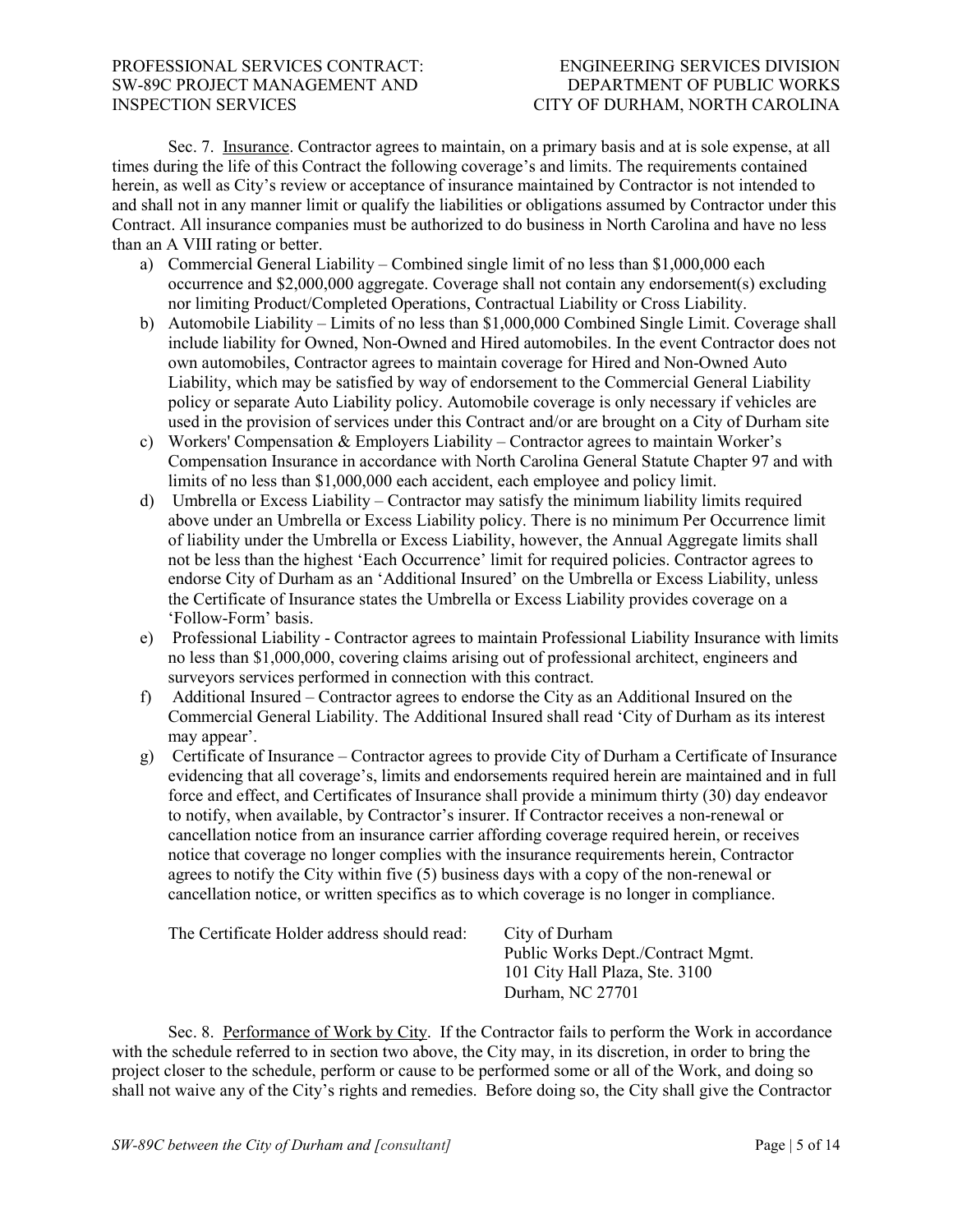notice of its intention. The Contractor shall reimburse the City for additional costs incurred by the City in exercising its right to perform or cause to be performed some or all of the Work pursuant to this section.

Sec. 9. Exhibits. The following exhibits are made a part of this contract:

(a) Attachment "\_\_" Scope of Services containing \_pages.

(b) Attachment "\_\_\_" Statement of Fees containing \_pages.

In case of conflict between an exhibit and the text of this contract excluding the exhibit, the text of this contract shall control.

Sec. 10. Notice. (a) In General. This subsection (a) pertains to all notices related to or asserting default, breach of contract, claim for damages, suspension or termination of performance, suspension or termination of contract, and extension or renewal of the term. All such notices must be in writing and made by personal delivery, UPS, Federal Express, a designated delivery service authorized pursuant to 26 U.S.C. 7502(f)(2), or certified United States mail, return receipt requested; in addition, subsection (b) must also be complied with.

(b) Additional Notice by Fax or Email. In addition to complying with subsection (a), the party giving notice or other communication shall also send it by fax or email if the other party has provided a valid, working fax number or email address.

(c) When Notice Period Is Less than 9 Days. If a required notice period is less than 9 days, the party shall also make reasonable attempts, before or promptly after giving written notice under subsections (a) and (b), to use a telephone to orally communicate the substance of the contents of the written notice. Communicating the substance of the contents by an in-person conversation will satisfy the preceding sentence.

(d) Change of Address; Discovery of Invalid Fax Number or Email Address. A change of address, fax number, email address, telephone number, or person to receive notice may be made by either party by notice given to the other party. At any time that a party discovers that the other party has provided it a fax number or email address that is not valid, the discovering party shall provide notice of the discovery to the other party, so that it can substitute a valid fax number or email address.

(e) Date Notice Deemed Given. If a notice is sent by United States mail, it is deemed complete upon actual delivery or on the third day following the day on which it is deposited with the United States Postal Service, whichever occurs first. Notice is deemed given when both subsection (a) and subsection (b) have been complied with.

(f) When Undeliverable Notice Is Deemed Sent. If a notice is undeliverable because the address or other information provided to the sender by the other party is incorrect, incomplete, or out of date, the notice will be deemed sent on the date that the sender attempts to deliver by fax or email, or the date it places the notice in the custody of UPS, Federal Express, a designated delivery service authorized pursuant to 26 U.S.C. 7502(f)(2), or the U. S. Postal Service for certified United States mail, return receipt requested. If a fax is not received because the recipient's fax number is busy on three attempts to fax that are at least ten minutes apart during a 4-hour period, the fax will be deemed undeliverable.

(g) Addresses. Subject to change pursuant to subsection (d), the addresses for these notices, are:

To the City of Durham (Owner): ATTN: Clint Blackburn, PE Department of Public Works Engineering Services Division 101 City Hal Plaza, Ste. 3100 Durham, NC 27701 Phone No.: (919) 560-4326 ext. 30245 Email: [clint.blackburn@durhamnc.gov](mailto:clint.blackburn@durhamnc.gov)

*SW-89C between the City of Durham and [consultant]* Page | 6 of 14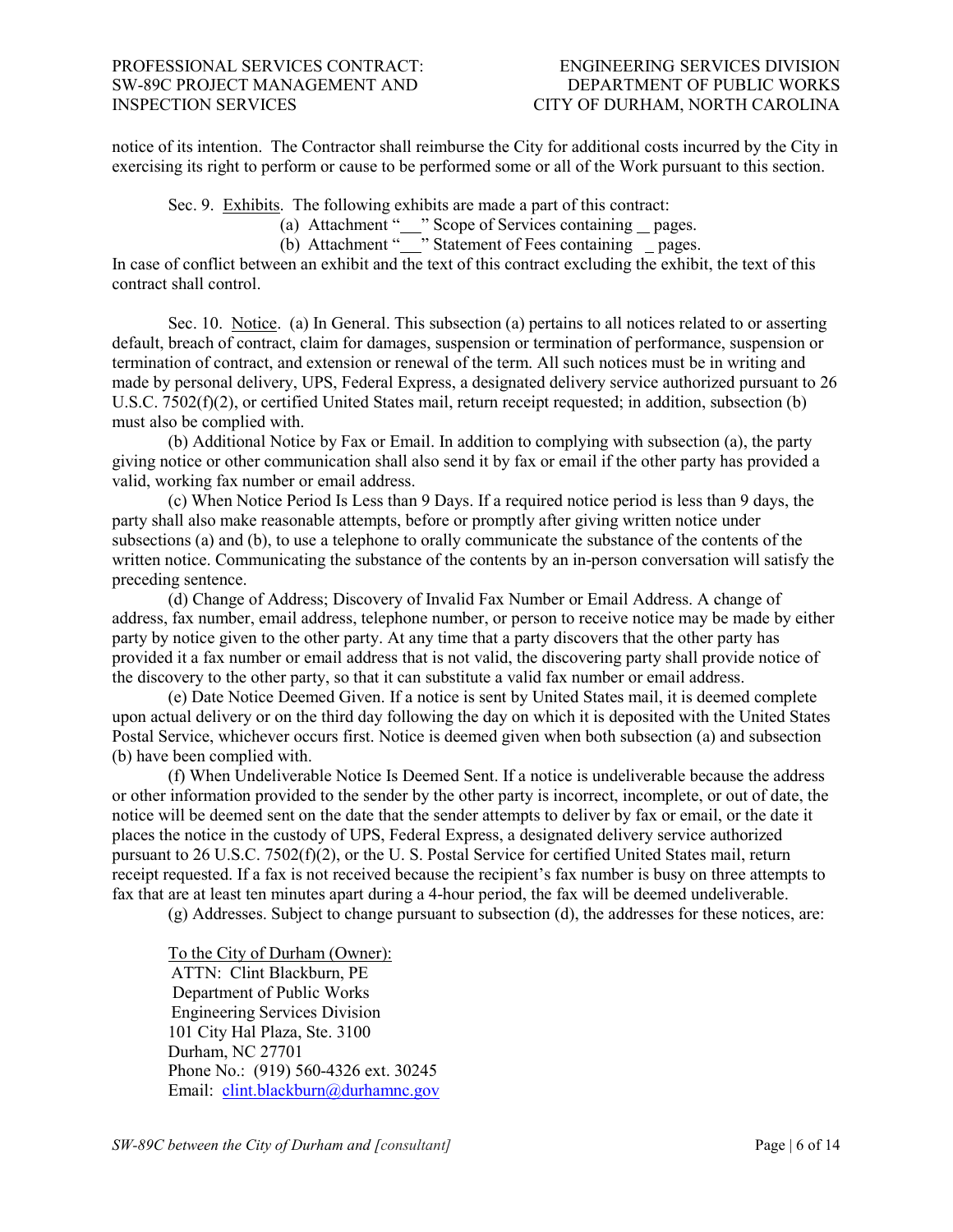To the Contractor: ATTN: **COMPANY** ADDRESS ADDRESS Phone No.: Fax: Email:

Sec. 11. Indemnification.

(a) In general. The terms of subsection (c) (Standard Indemnification Provision) below shall apply to the Contractor, subject to subsections (d) through (k), where applicable.

- (b) Definitions. These definitions apply to this Section unless otherwise stated.
- Contractor Each party to this contract except the City of Durham.
- Construction agreement -- any promise or agreement in, or in connection with, a contract or agreement relative to the design, planning, construction, alteration, repair, or maintenance of a building, structure, highway, road, appurtenance, or appliance, including moving, demolition, and excavating connected therewith.
- Defend –In this Section except in subsection (c), defend means to pay for or furnish counsel at the expense of the Contractor to defend any of the Indemnitees against claims alleged or brought against any of the Indemnitees by a third party alleged or brought in any court or other tribunal, including forms of alternative dispute resolution required by law or contract, before the court or tribunal has reached a final determination of fault.
- Derivative parties -- with respect to a party, any of that party's subcontractors, agents, employees, or other persons or entities for which the party may be liable or responsible as a result of any statutory, tort, or contractual duty.
- Design professional -- a person or entity who is licensed under and provides professional services regulated by Chapters 83A, 89A, 89C, 89E, or 89F of the N. C. General Statutes.
- Design professional agreement -- any promise or agreement in, or in connection with, a contract or agreement with a design professional to provide design professional services.
- Design professional services -- a service or work performed by a design professional for which licensure is required under Chapters 83A, 89A, 89C, 89E, or 89F of the N. C. General Statutes.
- Fault a breach of contract; negligent, reckless, or intentional act or omission constituting a tort under applicable statutes or common law; or violations of applicable statutes or regulations.
- Indemnitees -- City and its officers, officials, independent contractors, agents, and employees, excluding the Contractor.
- Subcontractor any person or entity, of any tier, providing labor or material through the Contractor for use on the project at issue in the applicable construction agreement or design professional agreement.

(c) Standard Indemnification Provision. (i) The Contractor shall defend, indemnify, and hold harmless Indemnitees from and against all Charges that arise in any manner from, in connection with, or out of this contract as a result of acts or omissions of the Contractor or its derivative parties. In performing its duties under this subsection "c," the Contractor shall at its sole expense defend Indemnitees with legal counsel reasonably acceptable to City. (ii) "Charges" means claims, judgments, costs, damages, losses, demands, liabilities, duties, obligations, fines, penalties, royalties, settlements, and expenses. Included without limitation within "Charges" are (1) interest and reasonable attorney's fees assessed as part of any such item, and (2) amounts for alleged violations of sedimentation pollution,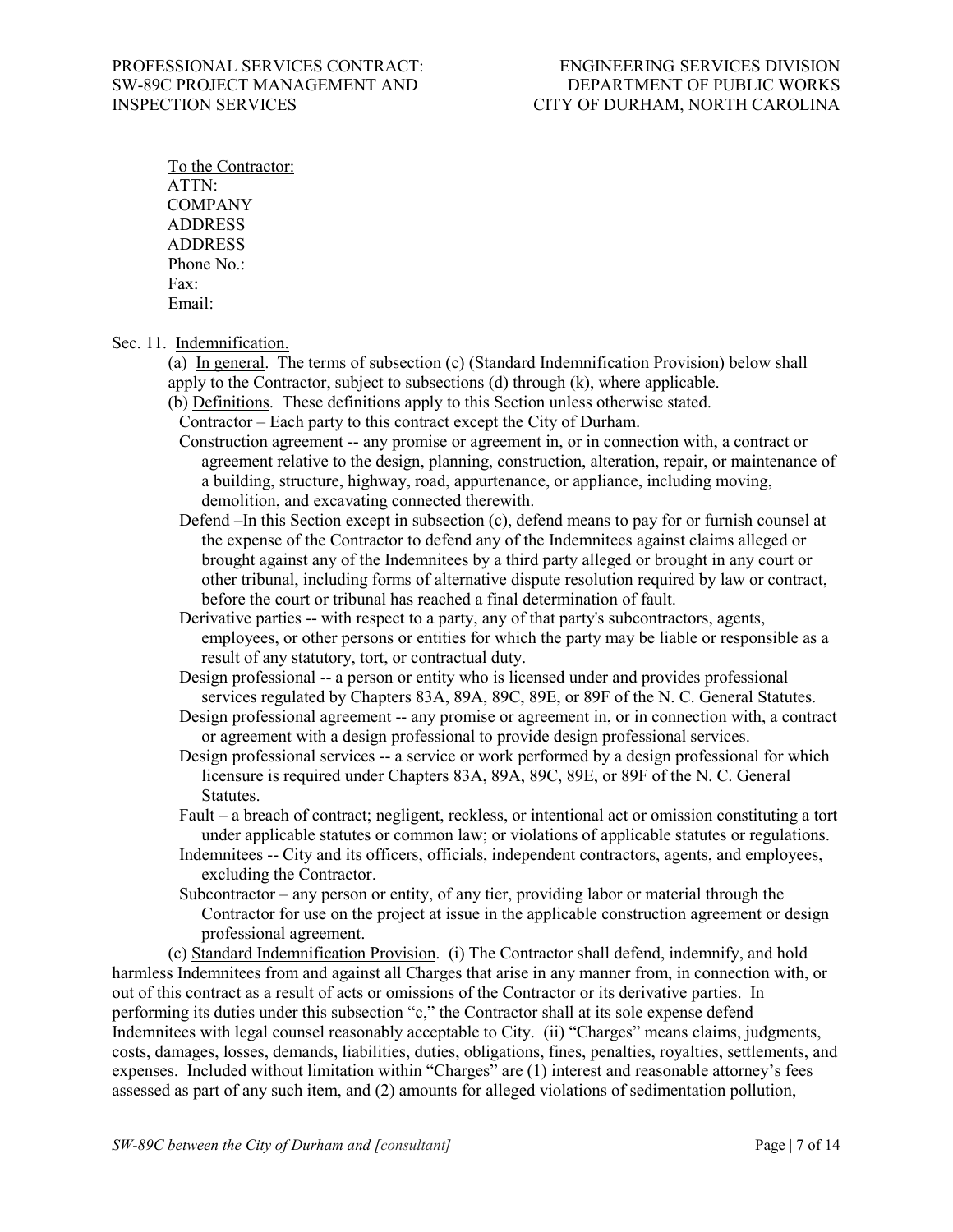erosion control, pollution, or other environmental laws, regulations, ordinances, rules, or orders - including but not limited to any such alleged violation that arises out of the handling, transportation, deposit, or delivery of the items that are the subject of this contract. By appropriate litigation, each Indemnitee, severally, shall have the right to enforce this section (titled "Indemnification") directly against the Contractor, but not against the City of Durham.

(d) Restriction regarding Indemnitees' Negligence. This contract shall not require the Contractor to indemnify or hold harmless Indemnitees against liability for damages arising out of bodily injury to persons or damage to property proximately caused by or resulting from the negligence, in whole or in part, of Indemnitees.

(e) Restriction regarding Fault in Construction Agreements and Design Professional Agreements. If this contract is a construction agreement or design professional agreement, nothing in this contract requires the Contractor to indemnify or hold harmless Indemnitees or any other person or entity against losses, damages, or expenses unless the fault of the Contractor or its derivative parties is a proximate cause of the loss, damage, or expense indemnified.

(f) Restriction regarding Negligence of Design Professionals. Nothing in this contract requires the Contractor, provided that it is a design professional, to defend Indemnitees or any other person or entity against liability or claims for damages, or expenses, including attorney's fees, proximately caused or allegedly caused by the professional negligence, in whole or in part, of the Contractor, the City, or their derivative parties, whether the claim is alleged or brought in tort or contract.

(g) Liability When at Fault. The parties intend that nothing in this contract shall be construed to exclude from any indemnity or hold harmless provisions enforceable under subsection (d) (Restriction regarding Indemnitees' Negligence) and subsection (e) (Restriction regarding Fault in Construction Agreements and Design Professional Agreements) any attorneys' fees, litigation or arbitration expenses, or court costs actually incurred by the City to defend against third party claims alleged in any court, tribunal, or alternative dispute resolution procedure required of the City by law or by contract, if the fault of the Contractor or its derivative parties is a proximate cause of the attorney's fees, litigation or arbitration expenses, or court costs to be indemnified. Every provision in this contract that violates the parties' intent expressed in the preceding sentence shall be construed and revised to the extent that it is lawful in order to make the provision conform with such intent.

(h) Insurance Contracts and Bonds. This Section does not affect an insurance contract, workers' compensation, or any other agreement issued by an insurer; and this Section does not apply to lien or bond claims asserted under Chapter 44A of the N.C. General Statutes.

(i) Other Provisions. Every provision in this contract that violates subsection (d) (Restriction regarding Indemnitees' Negligence), subsection (e) (Restriction regarding Fault in Construction Agreements and Design Professional Agreements), or subsection (f) (Restriction Regarding Negligence of Design Professionals) shall be construed and revised to the extent that it is lawful in order to make the provision conform with those subsections.

(j) Survival. This Section shall remain in force despite termination of this contract (whether by expiration of the term or otherwise) and termination of the services of the Contractor under this contract.

(k) Compliance with Law. This Section shall be applied to the maximum extent allowed by law but it shall be construed and limited as necessary to comply with N.C.G.S. § 22B-1. This Section is not to be construed in favor or against any party as the drafter. The preceding sentence is not intended to imply or direct how the remainder of this Section or of this contract is to be construed.

Sec. 12. Trade Secrets; Confidentiality. The request for proposals (RFQ) section titled "Trade Secrets and Confidentiality" shall apply to any Trade Secrets disclosed to the City during the process leading to the parties' entering into this Contract (including all of the Contractor's responses to the RFP). This section (titled "Trade Secrets; Confidentiality") shall remain in force despite termination of this contract (whether by expiration of the term or otherwise) and termination of the services of the Contractor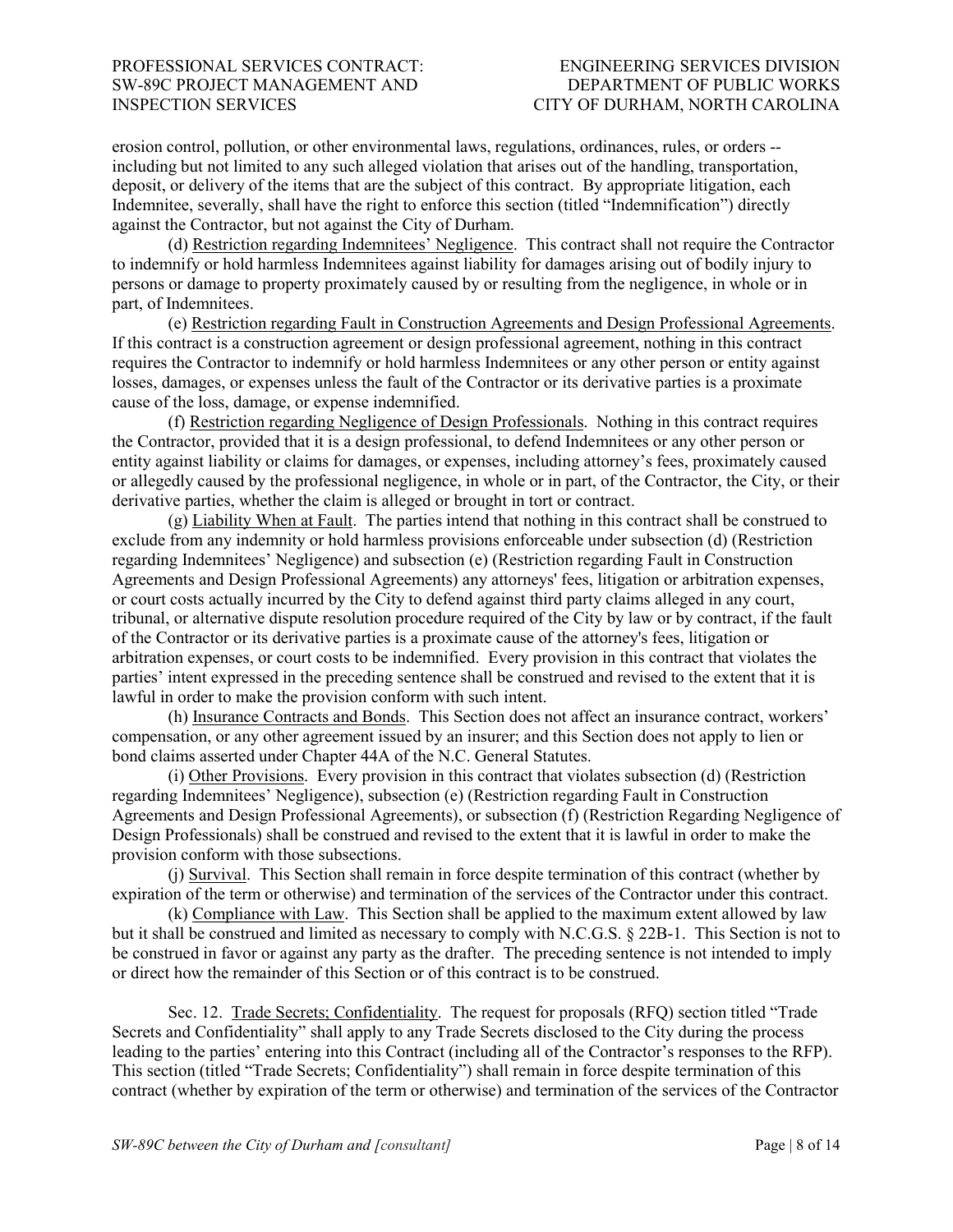under this contract. For purposes of this contract, the word "candidate" in the RFP section just cited shall mean the "Contractor."

Sec. 13. Termination for Convenience ("TFC"). (a) *Procedure.* Without limiting any party's right to terminate for breach, the parties agree that the City may, without cause, and in its discretion, terminate this contract for convenience by giving the Contractor written notice that refers to this section. TFC shall be effective at the time indicated in the notice. (b) *Obligations*. Upon TFC, all obligations that are still executory on both sides are discharged except that any right based on prior breach or performance survives, and the indemnification provisions and the section of this contract titled Trade Secrets and confidentiality, if any, shall remain in force. At the time of TFC or as soon afterwards as is practical, the Contractor shall give the City all Work, including partly completed Work. In case of TFC, the Contractor shall follow the City's instructions as to which subcontracts to terminate. (c) *Payment*. The City shall pay the Contractor an equitable amount for the costs and charges that accrue because of the City's decisions with respect to the subcontracts, but excluding profit for the Contractor. Within 20 days after TFC, the City shall pay the Contractor one hundred dollars as a TFC fee and shall pay the Contractor for all Work performed except to the extent previously paid for. Work shall be paid for in accordance with the method (unit prices, hourly fees, etc.) to be used for payment had the Work been completed except to the extent it would be inequitable to either party, and if Work was to be paid for on a lump-sum basis, the City shall pay the part of the lump sum that reflects the percentage of completion attained for that Work. The Contractor shall not be entitled to any payment because of TFC except as stated in this section, whether on the basis of overhead, profit, damages, other economic loss, or otherwise.

#### Sec. 14. State Law Provisions.

(a) E-Verify Requirements. (a) If this contract is awarded pursuant to North Carolina General Statutes (NCGS)  $143-129$  – (i) the contractor represents and covenants that the contractor and its subcontractors comply with the requirements of Article 2 of Chapter 64 of the NCGS; (ii) the words "contractor," "contractor's subcontractors," and "comply" as used in this subsection (a) shall have the meanings intended by NCGS 143-129(j); and (iii) the City is relying on this subsection (a) in entering into this contract. (b) If this contract is subject to NCGS 143-133.3, the contractor and its subcontractors shall comply with the requirements of Article 2 of Chapter 64 of the NCGS.

#### Sec. 15. Ownership of Work Products.

(a) The Contractor hereby assigns to the City, without reservation, all copyrights in all Projectrelated documents, models, photographs, and other expression created by the Contractor. Among those documents are certain "Work Product," including the design drawings and the Construction Documents. The City's obligation to pay the Contractor is expressly conditioned upon the Contractor's obtaining a valid written comprehensive assignment of copyrights from its consultants in terms identical to those that obligate the Contractor to the City as expressed in this subsection, which copyrights the Contractor, in turn, hereby assigns to the City. The City, in return, hereby grants the Contractor and its subcontractors and sub consultants a revocable, nonexclusive license to reproduce the documents for purposes relating directly to the Contractor's performance of its obligations under this Agreement for the Contractor's archival records, and for the Contractor's reproduction of drawings and photographs in the Contractor's marketing materials. This nonexclusive license shall terminate automatically upon the occurrence of either a breach of this Agreement by the Contractor or the accused commission by the Contractor of a tort or a crime affecting the City or the project or upon termination of this Agreement. This nonexclusive license is granted to the contractor alone and shall not be assigned by the Contractor to any other person or entity, except that the non-exclusive license granted in this Agreement to the Contractor for purposes of the Contractor's performance hereunder may be sub-licensed to the Contractor's subcontractors or sub consultants (with the same limitations). Subject to the foregoing, this nonexclusive license shall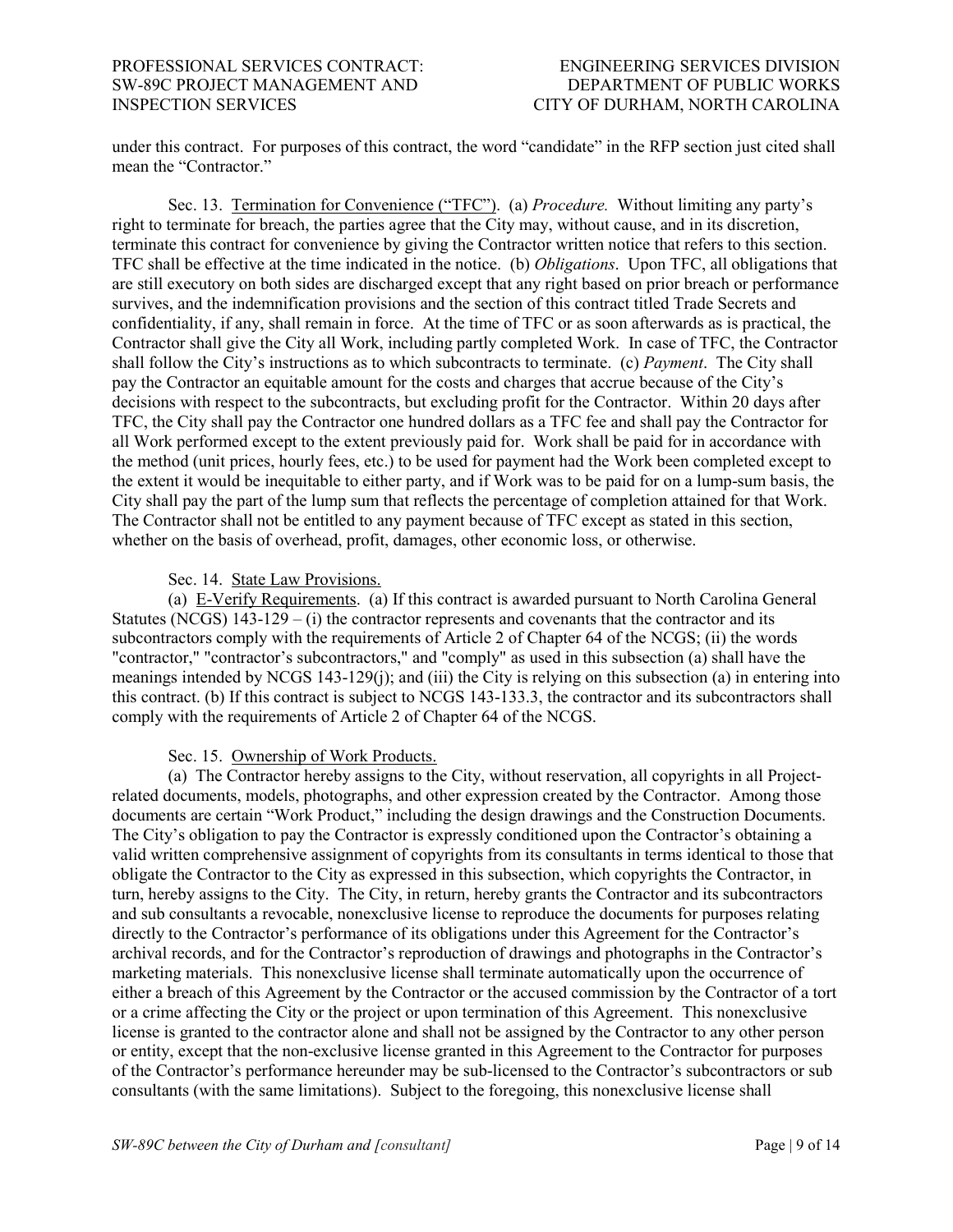terminate automatically upon a Consultant's assignment of this nonexclusive license to another or its attempt to do so.

(b) To the extent that liability arises from misuse of the Work Product by the City or another consultant or designer, the Contractor shall not be responsible for that misuse. If the City uses the Work Products for purposes including additions to and modifications of the project, and for other projects, the City shall indemnify the Contractor for losses, including reasonable attorneys' fees, suffered by the Contractor as a result of the use of the design and these documents for such other purposes. If these documents are used for other purposes, the City shall see that they are modified (i) to indicate that the Contractor did not prepare them for such other purposes and is not responsible for their use in connection with such other purposes and (ii) to delete the Contractor's name and seal from the documents (where permitted or required by law).

(c) Except for the licenses granted in this Section 15, no other license or right shall be deemed granted or implied under this Agreement. No other project-related data, expression, or documents may be reproduced by the Contractor or its subcontractors or subconsultants for any other purposes without the express written permission of the City.

(d) If the City subsequently reproduces project-related documents or creates a derivative work based upon project-related documents created by the Contractor, the City shall (where permitted or required by law) remove or completely obliterate the original professional's seals, logos, and other indications on the documents of the identity of the Contractor and its subcontractors or subconsultants.

Sec. 16. Standard of Care. The standard of care for all professional design and related services performed or furnished by Contractor under this Agreement will be the care and skill ordinarily used by members of the subject profession practicing on similar projects whether such projects can be found locally, regionally or nationally. Subject to the foregoing standard of care, Contractor and its consultants may use or rely upon design elements and information ordinarily or customarily furnished by others, including, but not limited to, specialty contractors, manufacturers, suppliers, and the publishers of technical standards. The Contactor warrants the accuracy of Contractor's representations made to City as to Contractor's qualifications and experience during the process in which the City selected the Contractor. The Contractor represents and warrants that it has the requisite professional licensure and registration required by the State of North Carolina necessary to perform the work.

Sec. 17. Dispute Resolution and Compensation for Contractor's Errors.

(a) Dispute Resolution -- The City and Contractor agree to negotiate each dispute between them in good faith during the 30 days after providing the other party with a notice of dispute. If negotiations are unsuccessful in resolving the dispute, then the City and Contractor may agree to mediation. If mediation is used and is unsuccessful, then the parties may exercise their rights at law. If, however, such dispute arises after the City has engaged a general contractor for construction work and during the construction administration phase, if any, the City and Contractor may avail themselves of the dispute resolution process adopted by the State Building Commission pursuant to G.S. § 143-135.26(11) and G.S. § 143-128(f1).

(b) Compensation for Contractor Design Errors -- If (i) the Contractor creates plans or specifications containing an error that causes actual construction of a portion of the work that needs to be changed solely because of the Contractor's error, and, (ii) the City elects to apply this Section 17(b), the Contractor shall pay the City all costs of correcting the error, including an amount to compensate the City for time spent by City's employees because of the error without regard to what other services those employees might have done for the City had the error not occurred.

(i) (Unforeseen Conditions) An error shall not be grounds for payment under this Section 17(b) if the error occurred because of physical conditions were:

not in fact known to the Contractor,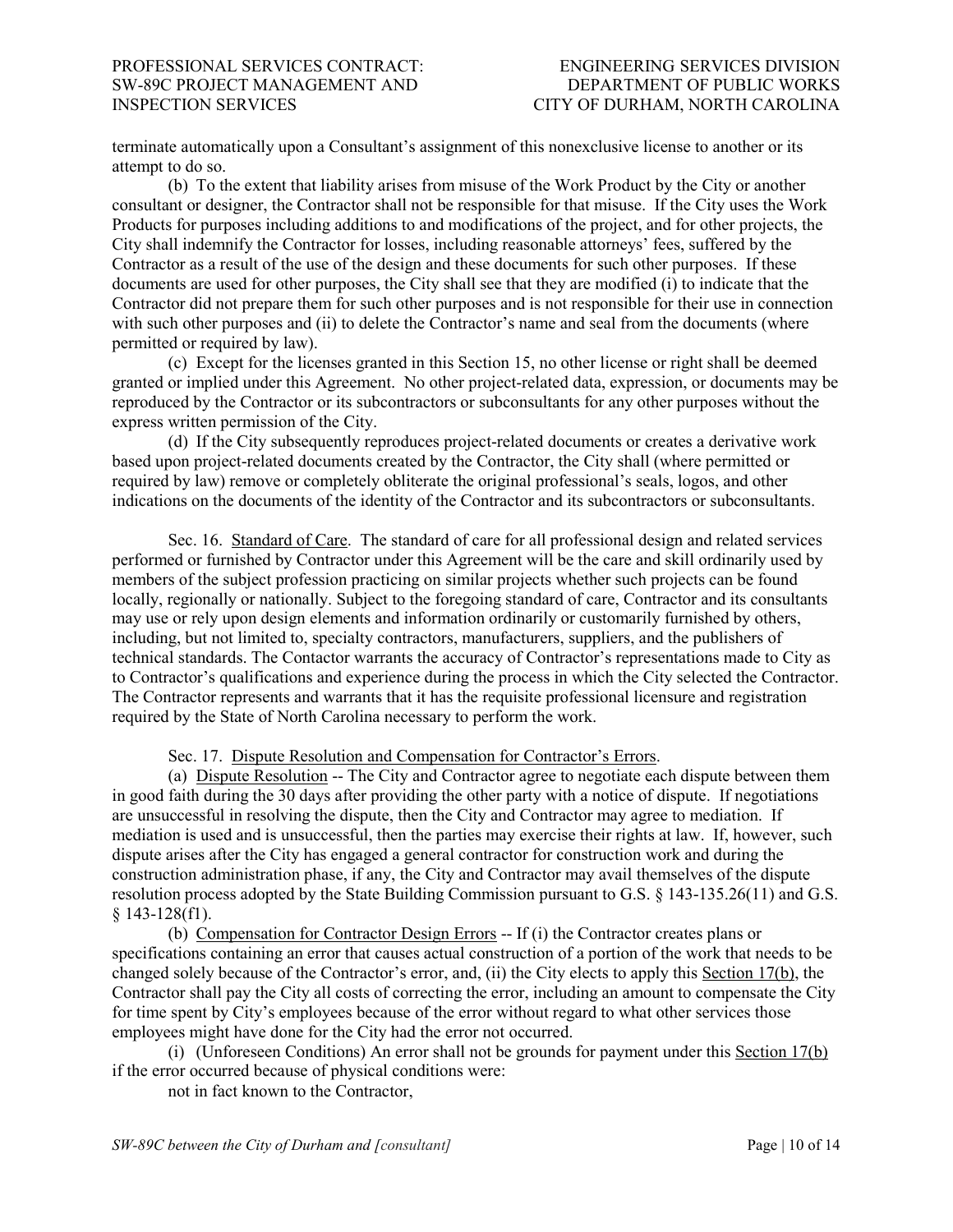not in fact known to the Contractor's consultants,

not readily apparent to the Contractor, and

not readily apparent to the Contractor's consultants.

(ii) (Cost of Employees' Time) The cost of the employees' time will be calculated as follows: the time spent by any salaried employee of the City because of the error shall be compensated at an hourly rate equal to the employee's gross salary (using standards to determine gross salary for federal income tax purposes) during the applicable fiscal year of the City divided by the number of hours worked by that employee for the City during that fiscal year.

(iii)(Limits on Double Payments) If this Section 17(b) is applied to compensate the City for an error, the Contractor shall not owe the City any other compensation to remove the erroneously built work and replace it with correct work. However, the payment of such compensation or the application of this Section 17(b) shall not affect liability to the Contractor for personal injury or damage to property. (In the preceding sentence, "damage to property" excludes the damage suffered by the City for the cost of replacing the erroneously installed work for which this paragraph provides compensation, but it includes all other general, special, consequential, or other kinds of damage resulting from the error.)

(iv) (Limit on Use of Payment against Contractor) A payment by the Contractor pursuant to this Section 17(b) shall be considered a compromise, and the City shall not introduce the fact of the payment in any legal action or proceeding except to the extent that compromises are admissible.

(v) (Nonpayment Hereunder Not to Prevent Other Claims) If this Section 17(b) is not applied by the City so as to compensate the City for an error, this Section 17(b) shall not be used to construe this Agreement so as to reduce any remedy that is available to the City because of that error. For example, to the extent an error is not compensated for because of the amount exceeds the insurance deductible, the City will not be deemed to have waived a claim for any damages arising from the error.

### Sec. 18. Miscellaneous

(a) Choice of Law and Forum; Service of Process. (i) This contract shall be deemed made in Durham County, North Carolina. This contract shall be governed by and construed in accordance with the law of North Carolina. The exclusive forum and venue for all actions arising out of this contract shall be the North Carolina General Court of Justice, in Durham County. Such actions shall neither be commenced in nor removed to federal court. This subsection (a) shall not apply to subsequent actions to enforce a judgment entered in actions heard pursuant to this subsection. (ii) If the Contractor is not a natural person (for instance, the Contractor is a corporation or limited liability company), this subsection ii) applies. "Agent for Service of Process" means every person now or hereafter appointed by the Contractor to be served or to accept service of process in any State of the United States. Without excluding any other method of service authorized by law, the Contractor agrees that every Agent for Service of Process is designated as its non-exclusive agent for service of process, summons, and complaint. The Contractor will instruct each Agent for Service of Process that after such agent receives the process, summons, or complaint, such agent shall promptly send it to the Contractor. This subsection (ii) does not apply while the Contractor maintains a registered agent in North Carolina with the office of the N. C. Secretary of State and such registered agent can be found with due diligence at the registered office.

(b) Waiver. No action or failure to act by the City shall constitute a waiver of any of its rights or remedies that arise out of this contract, nor shall such action or failure to act constitute approval of or acquiescence in a breach thereunder, except as may be specifically agreed in writing.

(c) Performance of Government Functions. Nothing contained in this contract shall be deemed or construed so as to in any way estop, limit, or impair the City from exercising or performing any regulatory, policing, legislative, governmental, or other powers or functions.

(d) Severability. If any provision of this contract shall be unenforceable, the remainder of this contract shall be enforceable to the extent permitted by law.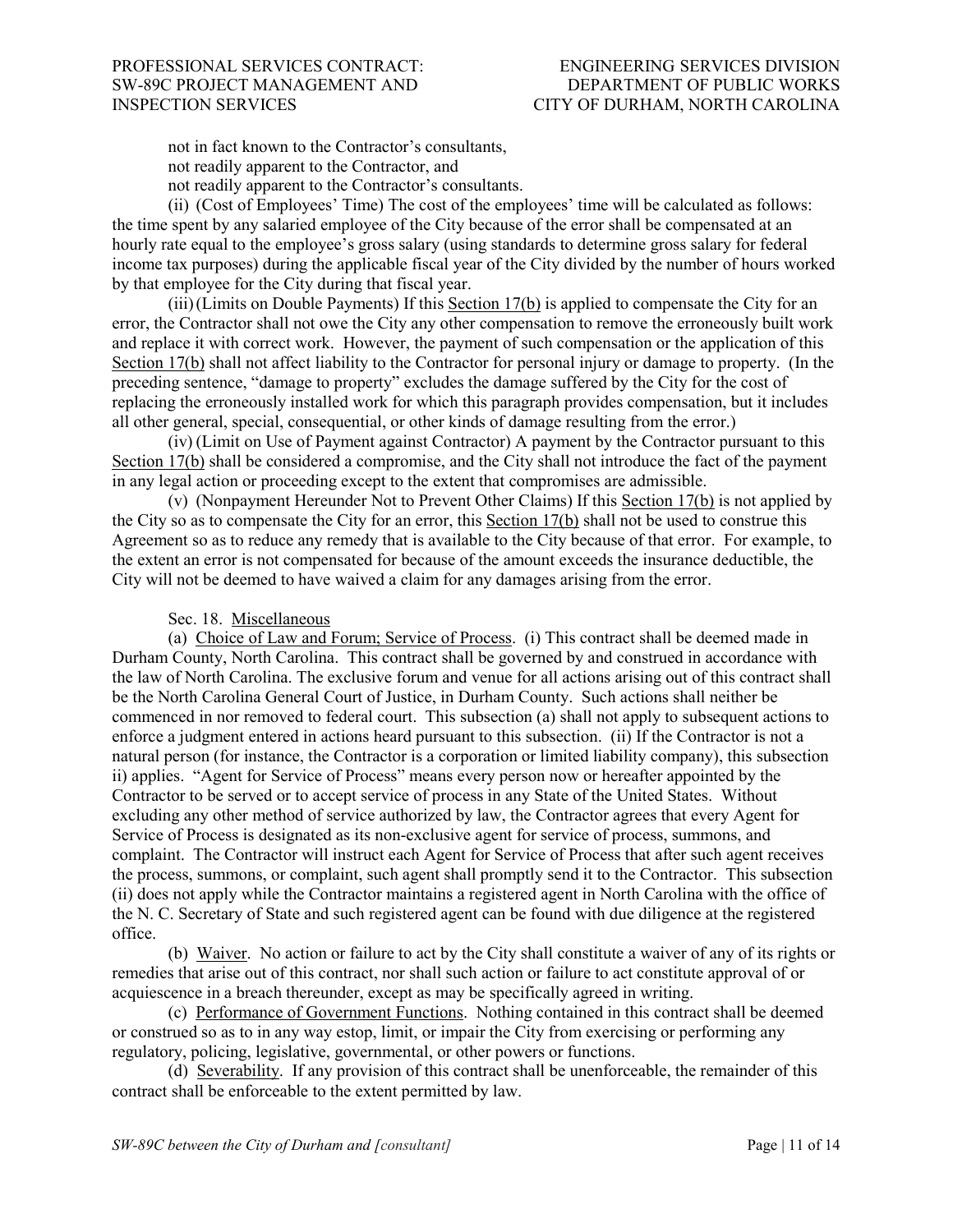(e) Assignment. Successors and Assigns. Without the City's written consent, the Contractor shall not assign (which includes to delegate) any of its rights (including the right to payment) or duties that arise out of this contract. The City Manager may consent to an assignment without action by the City Council. Unless the City otherwise agrees in writing, the Contractor and all assignees shall be subject to all of the City's defenses and shall be liable for all of the Contractor's duties that arise out of this contract and all of the City's claims that arise out of this contract. Without granting the Contractor the right to assign, it is agreed that the duties of the Contractor that arise out of this contract shall be binding upon it and its heirs, personal representatives, successors, and assigns.

(f) Compliance with Law. In performing all of the Work, the Contractor shall comply with all applicable law.

(g) Notice of City Policy. THE CITY OPPOSES DISCRIMINATION ON THE BASIS OF RACE AND SEX AND URGES ALL OF ITS CONTRACTORS TO PROVIDE A FAIR OPPORTUNITY FOR MINORITIES AND WOMEN TO PARTICIPATE IN THEIR WORK FORCE AND AS SUBCONTRACTORS AND VENDORS UNDER CITY CONTRACTS.

(h) EBOP. The Contractor shall comply with all applicable provisions of Article III of Chapter 18 of the Durham City Code (Equal Business Opportunities Ordinance), as amended from time to time. The failure of the Contractor to comply with that article shall be a material breach of contract which may result in the rescission or termination of this contract and/or other appropriate remedies in accordance with the provisions of that article, this contract, and State law. The Participation Plan submitted in accordance with that article is binding on the Contractor. Section 18-59(f) of that article provides, in part, "If the City Manager determines that the Contractor has failed to comply with the provisions of the Contract, the City Manager shall notify the Contractor in writing of the deficiencies. The Contractor shall have 14 days, or such time as specified in the Contract, to cure the deficiencies or establish that there are no deficiencies." It is stipulated and agreed that those two quoted sentences apply only to the Contractor's alleged violations of its obligations under Article III of Chapter 18 and not to the Contractor's alleged violations of other obligations.

(i) Limited Third Party Rights Created. This contract is intended for the benefit of the City and the Contractor and not any other person, except to the extent otherwise expressly stated in this contract.

(j) Principles of Interpretation and Definitions. (1) The singular includes the plural and the plural the singular. The pronouns "it" and "its" include the masculine and feminine. References to statutes or regulations include all statutory or regulatory provisions consolidating, amending, or replacing the statute or regulation. References to contracts and agreements shall be deemed to include all amendments to them. The words "include," "including," etc. mean include, including, etc. without limitation. (2) References to a "Section" or "section" shall mean a section of this contract. (3) "Contract" and "Agreement," whether or not capitalized, refer to this instrument. (4) "Duties" includes obligations. (5) The word "person" includes natural persons, firms, companies, associations, partnerships, trusts, corporations, governmental agencies and units, and other legal entities. (6) The word "shall" is mandatory. (7) The word "day" means calendar day. (8) The word "Work" is defined in Section 2. (9) A definition in this contract will not apply to the extent the context requires otherwise.

(k) Modifications. Entire Agreement. A modification of this contract is not valid unless signed by both parties and otherwise in accordance with requirements of law. Further, a modification is not enforceable against the City unless it is signed by the City Manager, a deputy or assistant City Manager, or, in limited circumstances, a City department director. This contract contains the entire agreement between the parties pertaining to the subject matter of this contract. With respect to that subject matter, there are no promises, agreements, conditions, inducements, warranties, or understandings, written or oral, expressed or implied, between the parties, other than as set forth or referenced in this contract.

(l) City's Manager's Authority. To the extent, if any, the City has the power to suspend or terminate this contract or the Contractor's services under this contract, that power may be exercised by City Manager or a deputy or assistant City Manager without City Council action.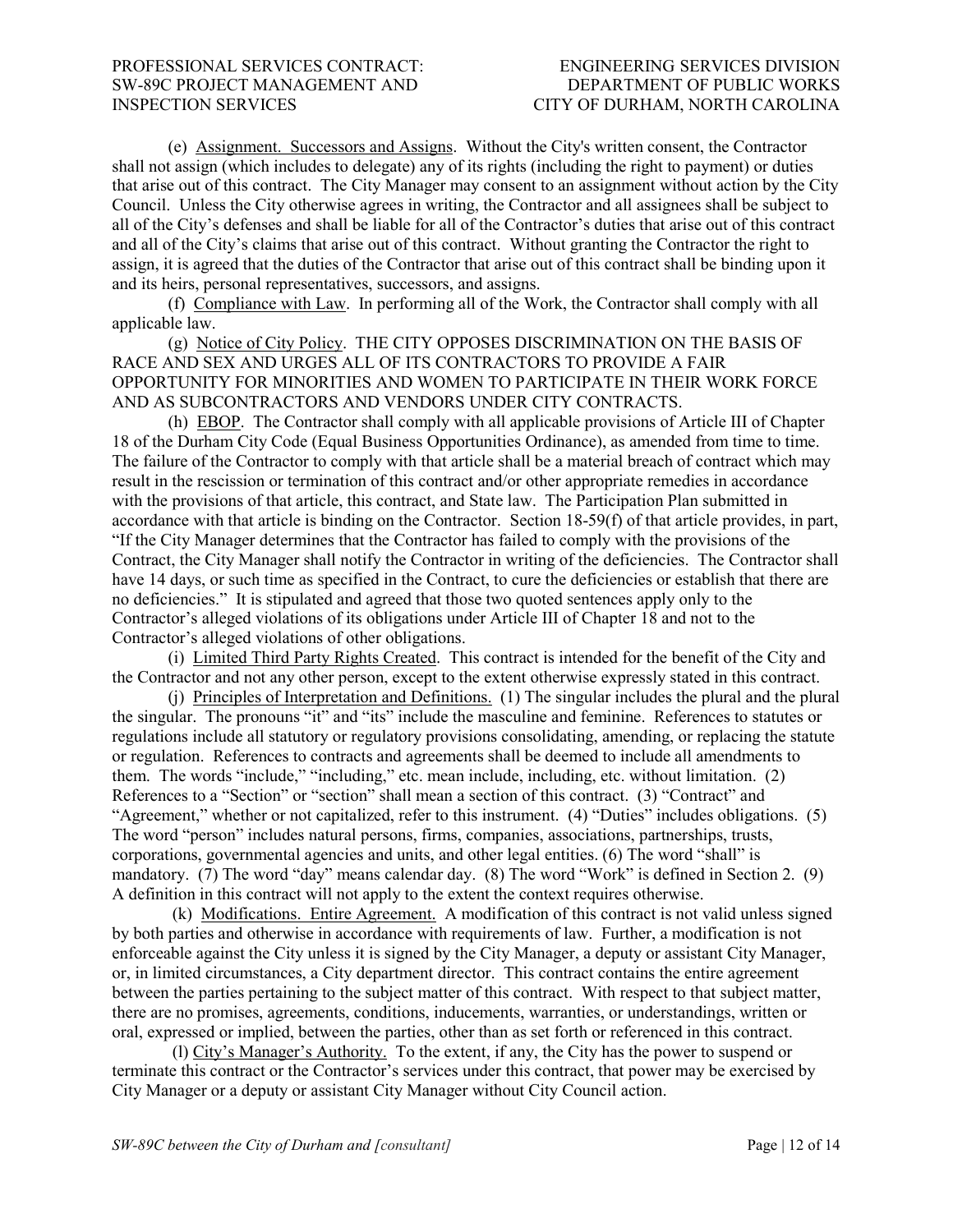### NON-COLLUSION STATEMENT BY CONTRACTOR

The City of Durham prohibits collusion, which is defined as a secret agreement for a deceitful or fraudulent purpose.

I, ……………………………………………………, affirm that I have not engaged in collusion with any City employee(s), other person, corporations, or firms relating to this bid, proposals, or quotations. I understand collusive bidding is a violation of state and federal law and can result in fines, prison sentences, and civil damage awards.

…………………………………………………… **CONTRACTOR**